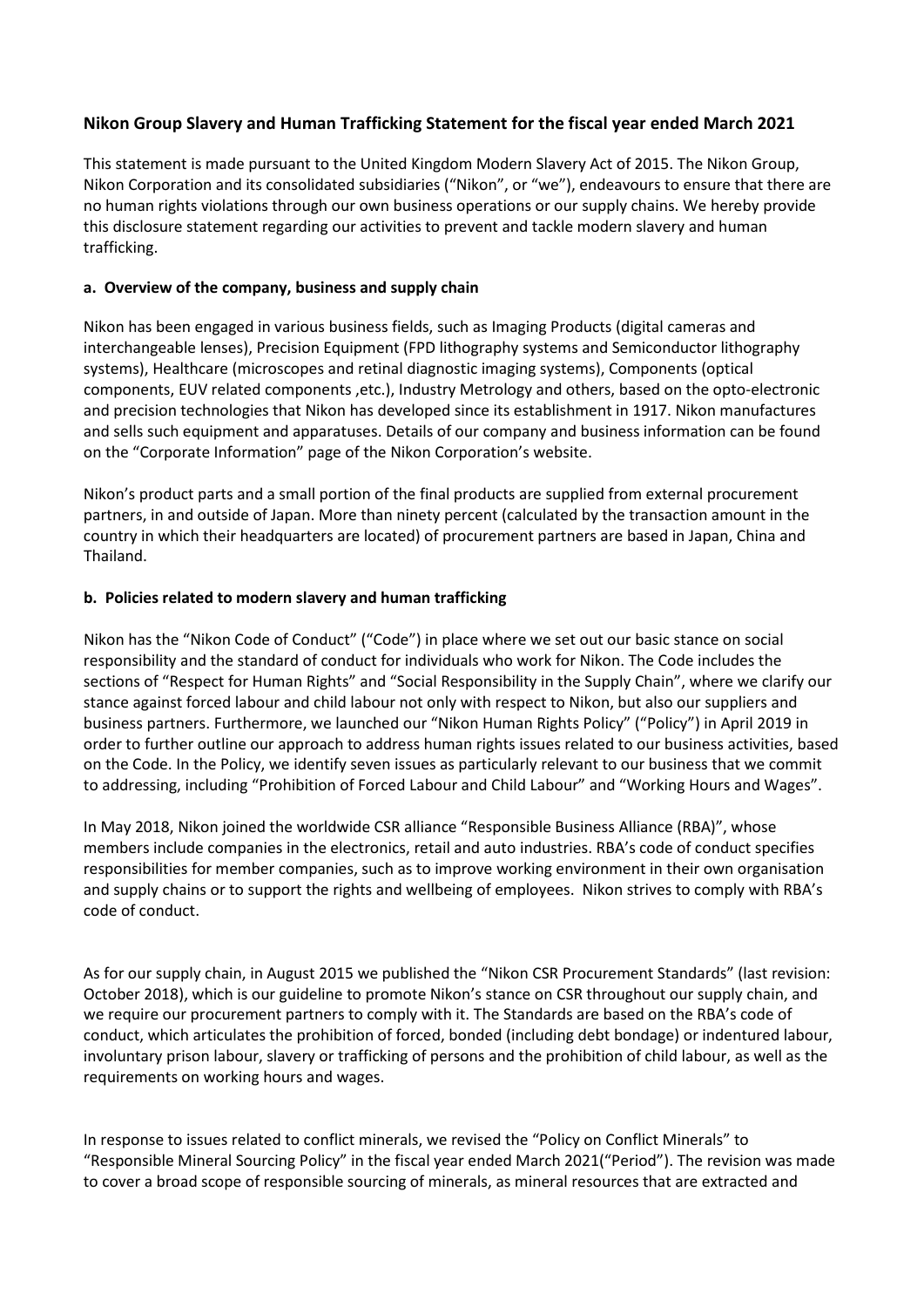traded in conflict-affected and high-risk areas may become a source of human rights abuses that include child labour and forced labour, or a source of environmental destruction, conflict, and social injustice. With this policy we commit to source these mineral resources responsibly.

We also support the 10 principles of the United Nations Global Compact.

### **c. Due diligence process related to modern slavery and human trafficking**

**d. Risk assessment and risk management related to modern slavery and human trafficking**

**e. Measurement by appropriate indicators and effectiveness of steps to endeavour to ensure that slavery and human trafficking is not taking place**

In our Human Rights Policy, we identify seven human rights issues as particularly relevant issues to our business, including "Prohibition of Forced Labour and Child Labour", "Occupational Health and Safety", "Working Hours and Wages" and "Human Rights Issues in the Supply Chain". We seek to continually improve our approach to address these issues.

Within Nikon, we conduct human rights and labour monitoring surveys annually to ensure child and forced labour practices are not occurring. For the Period, at our manufacturing companies, we checked whether we had migrant workers (or foreign technical trainees in Japan) under our employment, since these workers are likely to be exposed to the risk of forced labour. Through these checks we did not identify any issues that may be considered as high risk.

In order to comply with RBA Code of Conduct in our organisation, we analysed the result of RBA selfassessment questionnaire conducted in manufacturing group companies outside Japan in the previous Period. Although we did not identify any issues of high risk, we have implemented remediation for minor non-conformity such as individual space in employees' dormitory in the Period.

For Nikon employees, we have internal as well as regional or local external hotline(s) by which they are able to report if they become aware of an actual or potential violation of the Nikon Code of Conduct. Our employees can use the hotline(s) anonymously.

In our supply chain, we request our procurement partners to comply with the Nikon CSR Procurement Standards, which is explicitly mentioned in the basic transaction agreement. By conducting periodical monitoring of the compliance situation through self-assessment survey, we endeavour to assess modern slavery and human trafficking risks in our supply chain. Moreover, we set 65% compliance level of the CSR Procurement Standards as the minimum requirement and request the partners to meet this requirement. We will provide support to those who do not reach the required level of compliance for a certain period to make improvement. We may terminate the transaction in case they are not willing to cooperate.

We conducted self-assessment surveys for 211 critical procurement partners in the Period. Based on the survey result, we identified 28 partners whose compliance levels were less than 65%, and 13 of them were selected as the scope of our improvement activities in the Period. We conducted on-site audits for three partners by third-party auditors, and for the ten other companies, we instructed them in writing to make improvements in the areas where the Nikon CSR Procurement Standards were not satisfied. We demanded that all 13 companies submit action plans for our approval, and they are taking actions in accordance with such plans. For the other 15 companies, we request improvement in the fiscal year ending March 2022. Thirteen companies to which we requested rectification by on-site audits or letters during the fiscal year ended March 2020 reported to us that they completed corrective actions within the Period.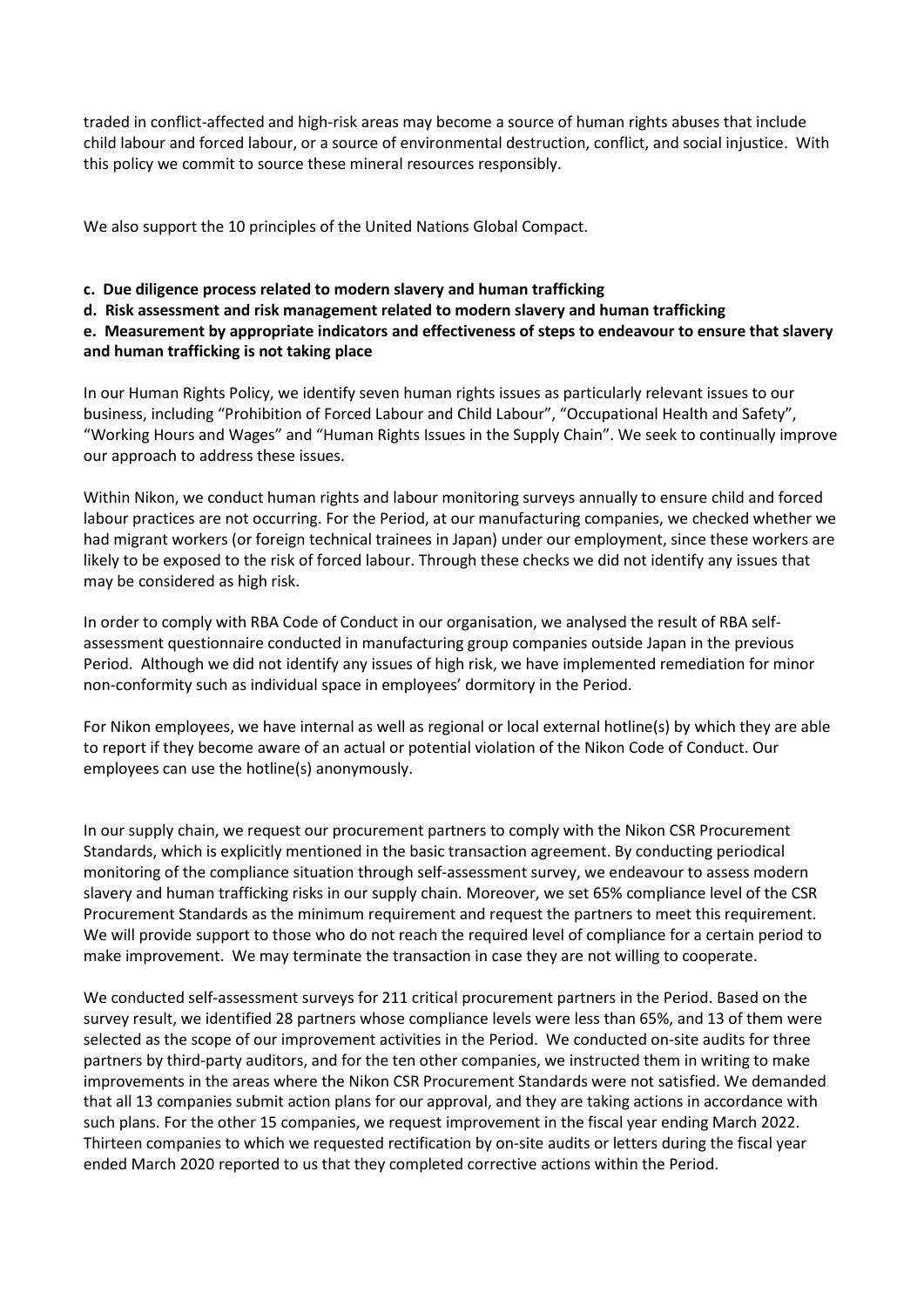We expanded the scope of self-assessment survey to the 2nd tier suppliers in the Period. By cooperation of procurement partners (1st tier), 60 companies responded the survey. The survey result indicated five companies with high risk. We will work together with our procurement partners for improvement of this situation.

We will continue our efforts for improvement so that all our partners would meet the 65 % level.

Responding to the growing attention on issues related to the working environment of migrant workers, we had examined two labour recruiters who provide our procurement partners in Japan with access to foreign technical intern trainees, and requested the relevant partners for rectification in terms of local recruitment fees in the previous Period. Those procurement partners refunded the recruitment fees for three years to trainees who were returning to their home countries, and they established an in-house system that will prevent unfair charge of recruitment fees to trainees.

In light of conflict mineral issues, we endeavour to prevent human rights violations, such as modern slavery and human trafficking, through implementing our Responsible Minerals Sourcing Policy and conducting investigations of our product components about usage and supply chain of mineral resource. In the Period, we started a trial investigation of cobalt. With expansion of the scope and ensuring the continuation, we aim to achieve actual implementation and realisation of the policy.

### **f. Training and Capacity building related to modern slavery and human trafficking**

We consider it important to raise awareness and increase sensitivity on human rights risks among employees in order for our company to respond to human rights issues including modern slavery and human trafficking. In the Period, we conducted the e-learning training on human rights for all directors and employees in Nikon group companies in Japan. The completion rate was 87%. Also, we held online seminar to the Nikon Corporation CSR Committee members including directors/executive officers on human rights after the committee meeting. Our CEO message explaining our principles on respecting human rights was communicated to employees globally by our in-house newsletter in December 2020.

For our supply chain, every year we explain the contents of the Nikon CSR Procurement Standards to employees of our procurement departments/sections and procurement partners. In the Period, we held explanatory sessions for our Supply Chain Subcommittee, whose members include the Procurement and Quality Control department managers from each business unit. Furthermore, briefing sessions were held in Japan, China and Thailand for procurement partners as well as our employees who were responsible for procurement. The session was held online due to the COVID-19 pandemic in the Period

The agenda included request for compliance with our policy on recruitment fees for foreign technical intern trainees or migrant workers, and we shared the overview of the actual case mentioned above. In total, 86 employees and 1,061 procurement partners attended these briefings in the Period.

And we conduct training using tools/materials prepared by RBA. In the Period, we requested 211 critical procurement partners to participate in the RBA's e-learning program and 22 partners have completed it. We plan to encourage the remaining to finish the program by the end of fiscal year ending March 2022. The training contents are to facilitate understanding about the RBA's code of conduct, including issues of human rights and labour practices.

This Statement was reviewed and approved by the Nikon Corporation's Board of Directors on 3 September 2021.